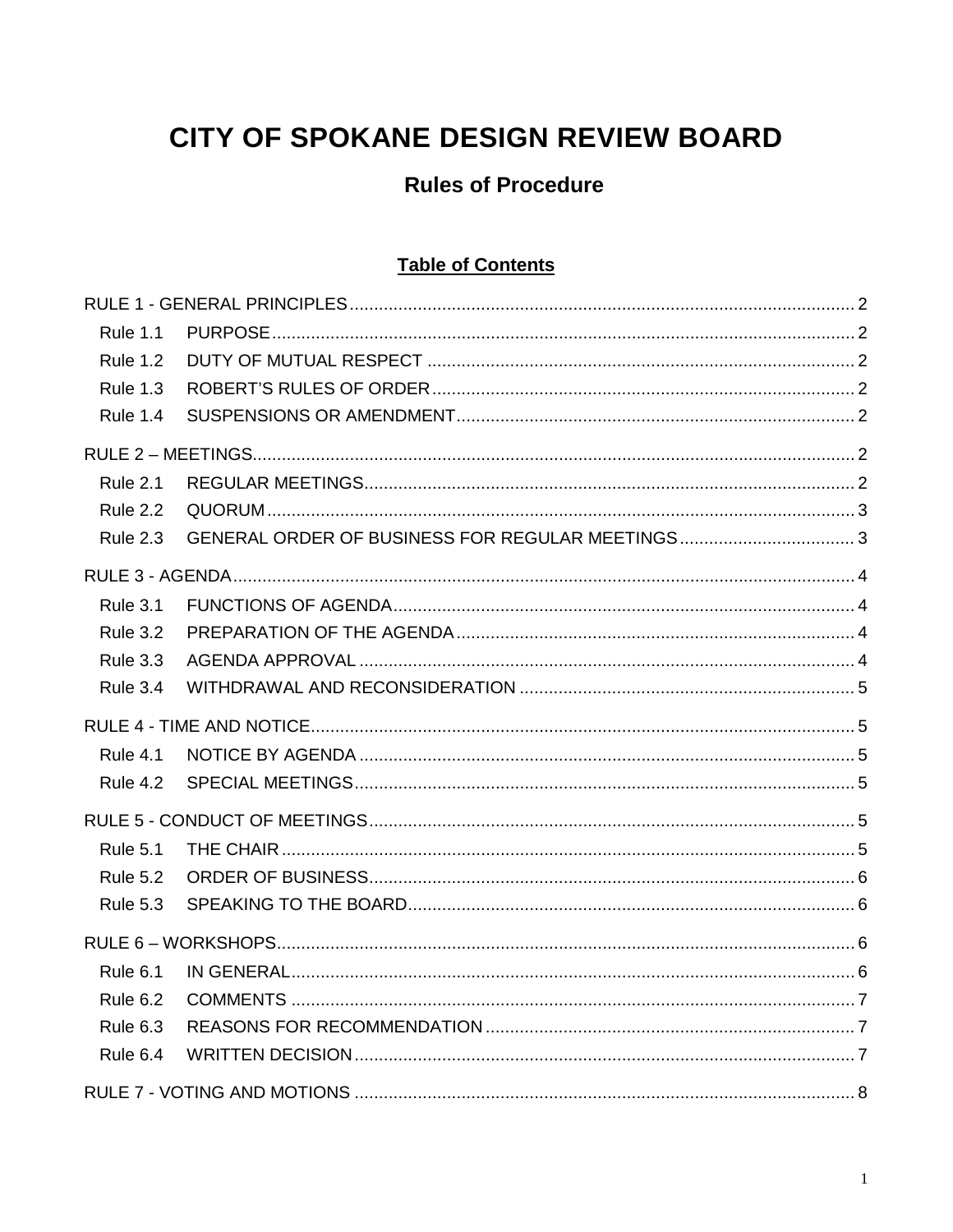| <b>Rule 9.3</b> |  |  |  |  |
|-----------------|--|--|--|--|
| Rule 9.4        |  |  |  |  |
| <b>Rule 9.5</b> |  |  |  |  |
| <b>Rule 9.6</b> |  |  |  |  |
|                 |  |  |  |  |
|                 |  |  |  |  |
|                 |  |  |  |  |

## **RULE 1 - GENERAL PRINCIPLES**

## <span id="page-1-1"></span><span id="page-1-0"></span>**Rule 1.1 PURPOSE**

It is the purpose of the City of Spokane Design Review Board (hereinafter the "Board") in adopting these rules to provide a method for the conduct of its affairs. It is not intended that these rules confer upon any person who is not a member of the Board any right to a particular procedure or affect the validity or legality of any Board action.

#### <span id="page-1-2"></span>**Rule 1.2 DUTY OF MUTUAL RESPECT**

It is the constant duty of each Board member to maintain respect for each other, the City staff and the public. Likewise, the Board shall require corresponding respectful behavior from all persons who attend a meeting or hearing.

## <span id="page-1-3"></span>**Rule 1.3 ROBERT'S RULES OF ORDER**

Matters of procedure not otherwise provided for herein shall, insofar as practical, be determined by reference to Robert's Rules of Order, Newly Revised.

#### <span id="page-1-4"></span>**Rule 1.4 SUSPENSIONS OR AMENDMENT**

These rules, or any of them, may be temporarily suspended or amended by a majority of the Board vote at any regular meeting.

## **RULE 2 – MEETINGS**

## <span id="page-1-6"></span><span id="page-1-5"></span>**Rule 2.1 REGULAR MEETINGS**

2.1.1 The Board holds regular meetings bi-monthly at 5:30 p.m. on the second and fourth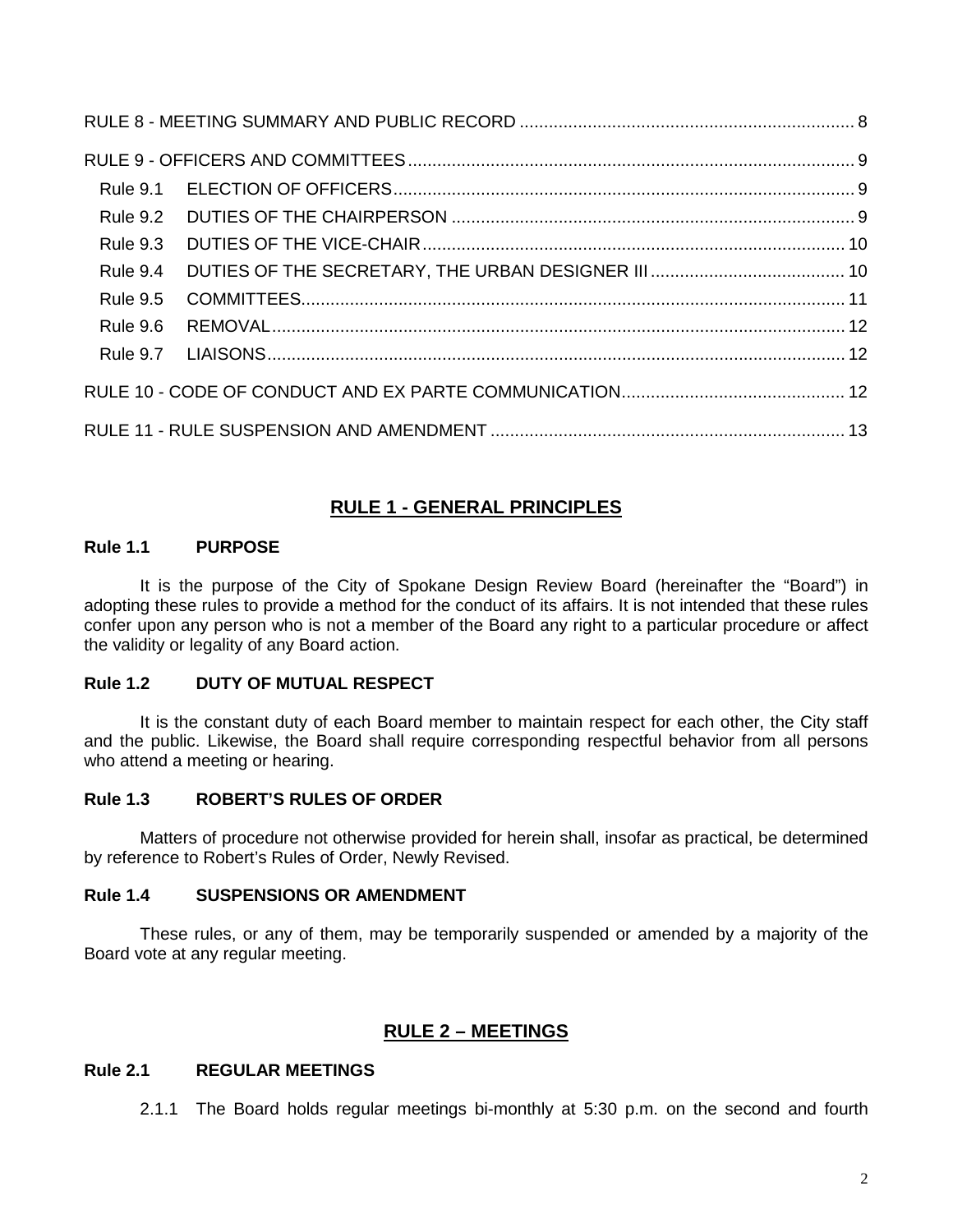Wednesday of each month, unless otherwise advertised. Meetings are held at City Hall. The place, date and hour of regular meetings may be changed by a majority vote of the Board members, and may be changed by order of the chair when expedient.

2.1.1 A regular meeting may be canceled or rescheduled by the Board at a prior meeting, or by the chair, or by the Director of Planning Services, or by the secretary at any time if no design reviews have been scheduled.

2.1.3 Board meetings are open to the public in accordance with the requirements of Chapter 42.30 RCW (Open Meetings Act).

## <span id="page-2-0"></span>**Rule 2.2 QUORUM**

2.2.1 A quorum is more than half of current board members but in no case less than four. An abstention does not change or affect the count of Board members present for a quorum; however, a disqualified member shall not be counted in determining whether a quorum exists.

2.2.2 In case there is no quorum present on a date set for a regular, continued or special meeting, the following may occur: (i) Design review agenda items may be considered and advisory direction given subject to ratification by the Board at its next regular meeting when a quorum is present, or (ii) the Board members present or the secretary may adjourn the meeting until a quorum can be obtained, or the Board members present or the secretary may adjourn to their next regular meeting. Agenda items other than design reviews may be considered and advisory direction given, subject to ratification by the Board at its next regular meeting when a quorum is present

#### <span id="page-2-1"></span>**Rule 2.3 GENERAL ORDER OF BUSINESS**

- 2.3.1 Regular meetings will generally proceed as follows:
	- a. Call to Order
	- b. Roll Call
	- c. Board Briefing
		- Chair and Secretary Report
	- d. Board Business
		- Approval of Old Minutes Old Business New Business Review Today's Agenda
	- e. Board Workshop
		- Chair Review of the Design Review Board's Role Staff Report Applicant Presentation Public Comment Applicant Responses to Comments Design Review Board Discussion Design Review Board Motions
	- f. Other
	- g. Adjourn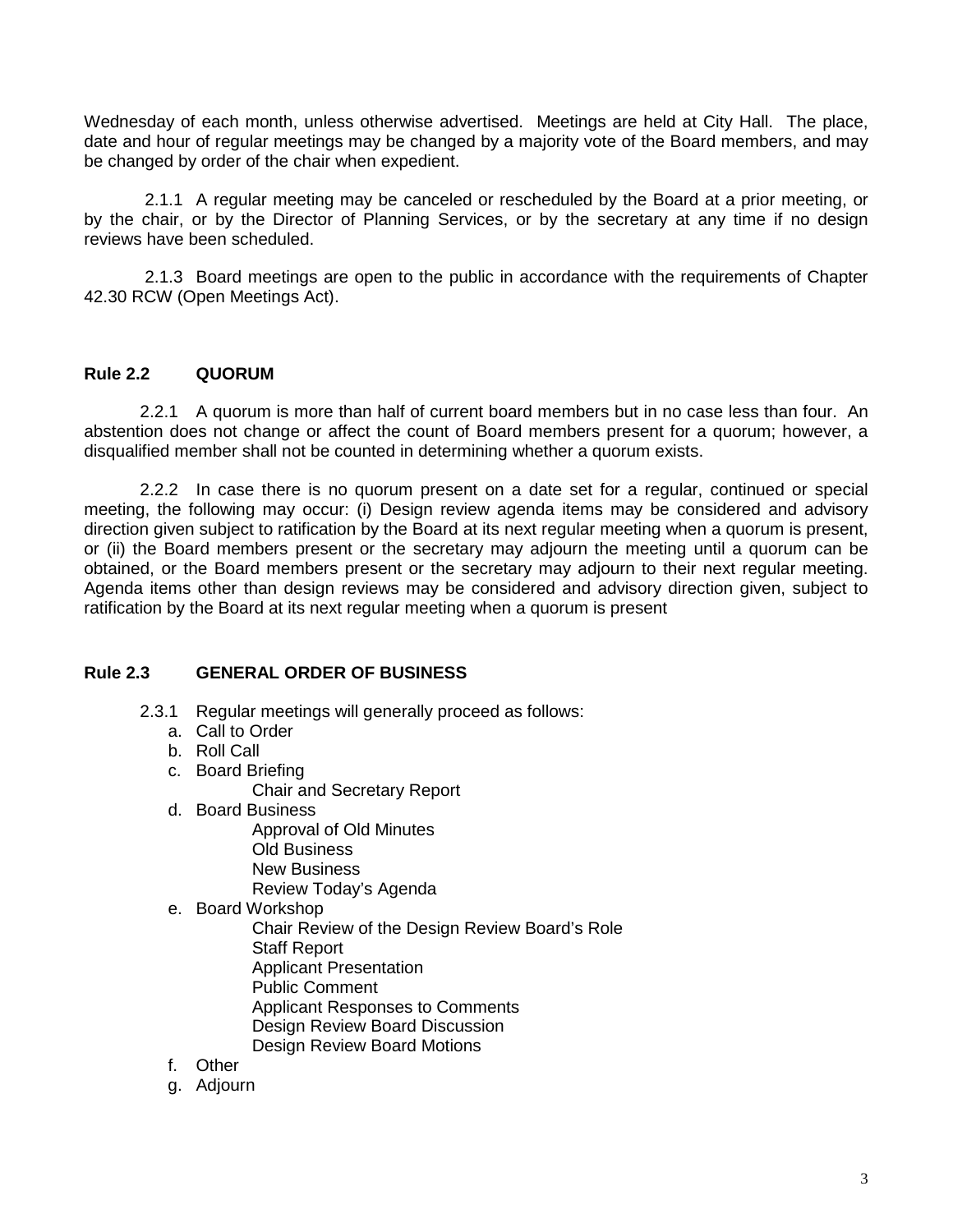2.3.2 Agenda items shall be acted upon in the order in which they appear on the agenda, provided items may be taken out of order, combined, or separated by majority vote of the Board or by declaration of the chair.

2.3.3 Adjourned Meetings. Any meeting may be adjourned by majority vote or declaration by the chair, to a specific place and time. Unless otherwise specified in the motion, the meeting will be adjourned to the place and time of the next regular meeting. In the event any meeting is adjourned, all matters on the agenda not disposed of, or deferred to a specific meeting date, shall be continued to the next regular meeting.

2.3.4 Special Meetings. Special meetings may be called, canceled or rescheduled by the chair whenever he/she deems necessary, or in his/her absence by the vice-chair, and shall be called by the chair whenever four Board members shall request it. The place, date and hour of special meetings shall be set by the chair. The Board shall take no final action on matters not included in the notice of special meetings. Any recommendation made by a majority vote at a special meeting shall have the same effect as if made at a regular meeting. Special meetings are open to the public.

2.3.5 Briefings Including Field Trips. Prior to its regular meetings, the Board may meet in a briefing session (which may include a field trip) to review the final agenda, the nature of the questions before the Board and factual information, and to discuss matters of procedure and timing. The secretary shall prepare a tentative agenda and release notices prior to the briefing session and field trip if any. Briefings are open to the public. Interested persons may observe the briefing session or follow along and observe field trips when practical. The Board does not discuss the merits of the proposal with project proponents or citizens during briefings or field trips. No Board action is taken on any item during briefing. Board members are expected to attend the briefing as part of their meeting responsibility, although no quorum is required. Meeting summary need not be made of briefing sessions. The chair may order a record of some discussion be entered in the summary of the meeting on which the briefing or field trip was held.

## **RULE 3 - AGENDA**

#### <span id="page-3-1"></span><span id="page-3-0"></span>**Rule 3.1 FUNCTIONS OF AGENDA**

The agenda serves to introduce items to the Board, to establish the order of business and to give notice to the public. The notice of special meetings is the agenda for such meetings.

#### <span id="page-3-2"></span>**Rule 3.2 PREPARATION OF THE AGENDA**

The agenda for all meetings of the Board shall be prepared by the secretary in the format prescribed by, and in coordination with, the chair.

#### <span id="page-3-3"></span>**Rule 3.3 AGENDA APPROVAL**

A final agenda for Board meetings shall be available at the opening of a meeting, subject to any change ordered by the Board. For good cause, an item not on the notice of tentative agenda may be added to the final agenda by the chair or secretary if not vetoed by majority vote of the members present. Action may be taken on items other than design reviews added to the agenda unless a required notice has not been provided in which case action must be delayed until required notice has been provided.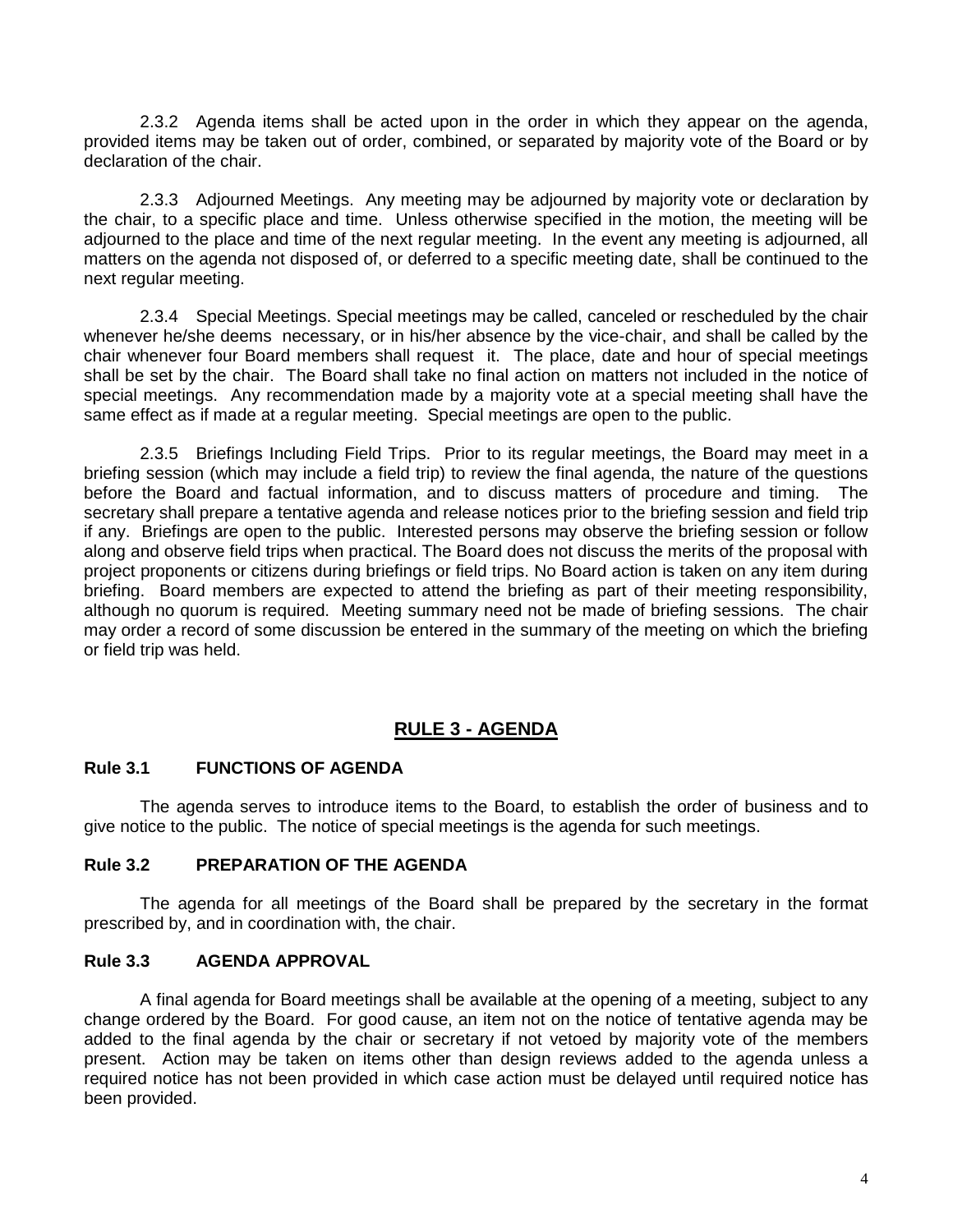#### <span id="page-4-0"></span>**Rule 3.4 WITHDRAWAL AND RECONSIDERATION**

After a design review has been set and notice given and the proponent requests that the matter be withdrawn or postponed the secretary shall advise the involved parties, as time permits, and the item on the final agenda shall be marked withdrawn or postponed. When the meeting containing such hearing begins, the chair shall announce the withdrawal from the agenda and the Board shall set a new date for review or file the matter indefinitely.

## **RULE 4 - TIME AND NOTICE**

#### <span id="page-4-2"></span><span id="page-4-1"></span>**Rule 4.1 NOTICE BY AGENDA**

4.1.1 Unless a law requires particular notice of a particular item, and except as provided otherwise in these rules, the agenda is the only required notice. A copy of the agenda shall be mailed by the secretary to Board members, applicant, the affected neighborhood council chair, and other interested parties, and shall be available at the city hall office of the Board secretary at least five (5) days prior to the time of said meeting.

4.1.2 The secretary shall inform the Board, the applicant, the affected neighborhood council chair, and other interested parties of any cancellation of a regular Board meeting.

#### <span id="page-4-3"></span>**Rule 4.2 SPECIAL MEETINGS**

In accordance with Chapter 42.30 RCW Open Public Meetings Act, notice of every special meeting shall be given in writing to every Board member, to the City Attorney, and to all local news media representatives who have on file with the secretary a request for such notices. The notice shall be delivered personally, by mail, by e-mail or otherwise, so as to be received at least 24 hours before the meeting. The notice shall be posted on the city's website and at the location of the meeting. The notice shall state the place and time of the meeting and the business to be conducted. The Board shall not make final disposition of any matter not included in the notice.

#### **RULE 5 - CONDUCT OF MEETINGS**

#### <span id="page-4-5"></span><span id="page-4-4"></span>**Rule 5.1 THE CHAIR**

5.1.1 The Board chair, or in his or her absence or incapacity the vice-chair, shall preside over meetings of the Board and cause the business of the Board to be transacted in accordance with these rules. The chair should be mindful that the meeting is being recorded and shall be responsible for informing speakers that their remarks are to be recorded. The chair may yield the chair to a member of the Board's choice to conduct a portion of, or the entire, meeting.

5.1.2 The chair shall determine all questions of procedure, subject to appeal, but shall liberally grant leave to the Board secretary, or the Planning Services Director, or the City Attorney, to speak to the question. A ruling of the chair can be appealed, before the ruling is acted on, by announcing an appeal and by a second. The chair shall then state the question in terms of upholding the ruling and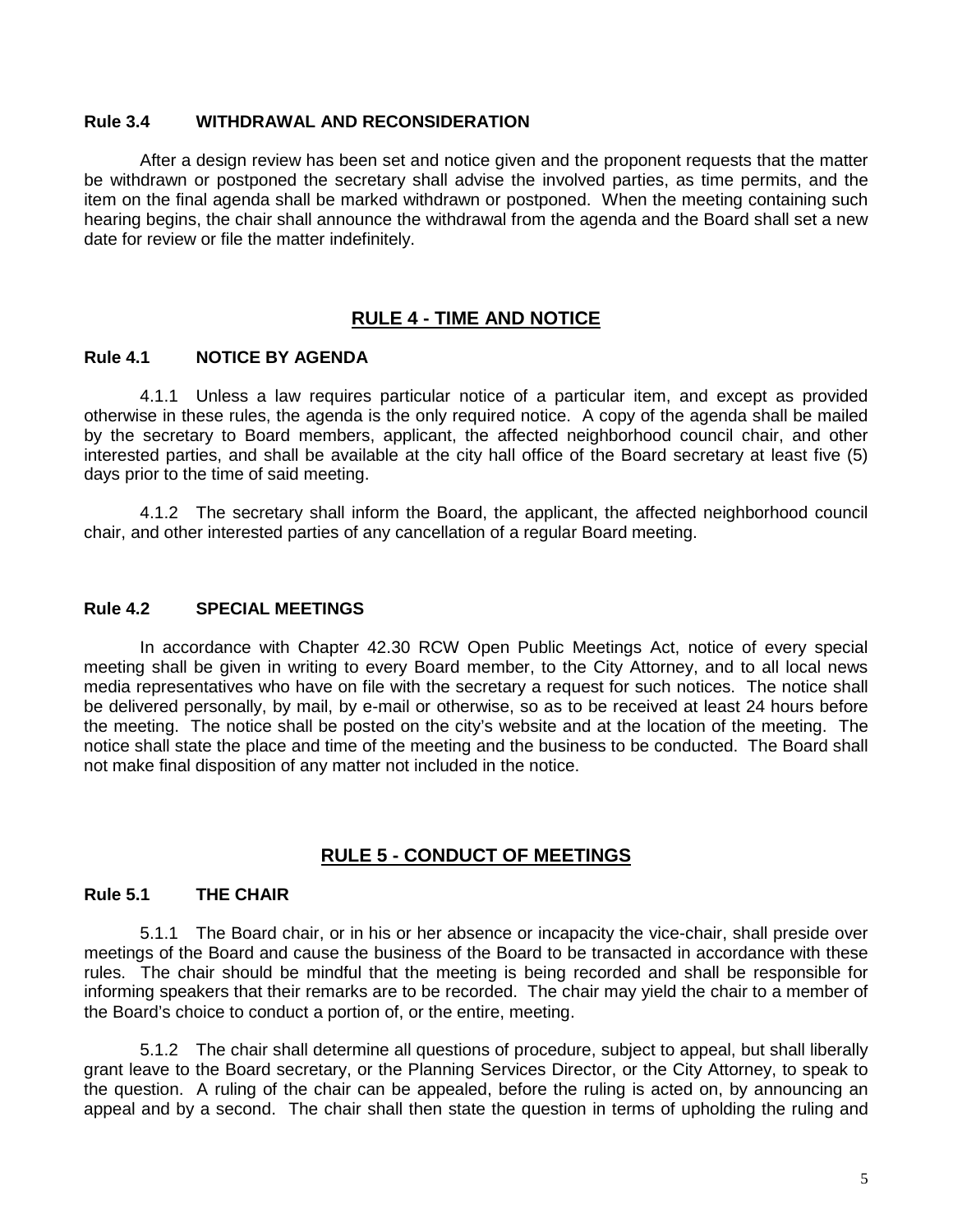may state his or her reasons for the ruling. Then the member appealing has the floor to open debate on the appeal.

5.1.3 The chair may make or second any motion, and may present and discuss any matter as a member of the Board, and shall be entitled to vote on all matters.

#### <span id="page-5-0"></span>**Rule 5.2 ORDER OF BUSINESS**

- 5.2.1 General Order of Business. See Rule 2.3.1 above.
- 5.2.2 Executive Session. The business of an executive session is determined case by case within the restrictions of Chapter 42.30 RCW, known as the Open Public Meetings Act.

#### <span id="page-5-1"></span>**Rule 5.3 SPEAKING TO THE BOARD**

5.3.1 No one may speak without first being recognized for that purpose by the chair.

5.3.2 Each person speaking at a Board workshop shall print his or her name and address on the sheet provided, and verbally identify him/herself by name and, if appropriate, representative capacity.

5.3.3 Each speaker shall follow all instructions from the chair so that his/her remarks may be heard, understood, and recorded.

5.3.4 In order that evidence and expressions of opinions be included in the record and that decorum befitting a deliberative process be maintained, no modes of expression not provided by these rules, such as demonstrations, banners, applause and the like will be permitted. In the event such disorders persist, the chair may require the removal of the instigator(s), recess or adjourn the meeting.

5.3.5 Following an assessment by the chair of factors such as complexity of the project apparent number of people indicating a wish to speak, and the quantity of projects on the agenda, the chair shall, in the absence of objection by the majority of the Board present, impose reasonable time limits for staff reports and applicant presentations. Any other person, who wishes to speak, shall be granted not less than three (3) minutes each.

#### **RULE 6 – DESIGN REVIEW WORKSHOPS**

#### <span id="page-5-3"></span><span id="page-5-2"></span>**Rule 6.1 IN GENERAL**

6.1.1 Proponent's requests for design review shall be made on the approved application form appropriate to the specific request. Applications may be filed with the Board secretary.

6.1.2 The Board secretary shall arrange a tentative workshop date pursuant to Board rules.

6.1.3 Notice of the review date, when set, shall be sent to parties requiring notice by ordinance, the parties of record and to other parties who have requested notice.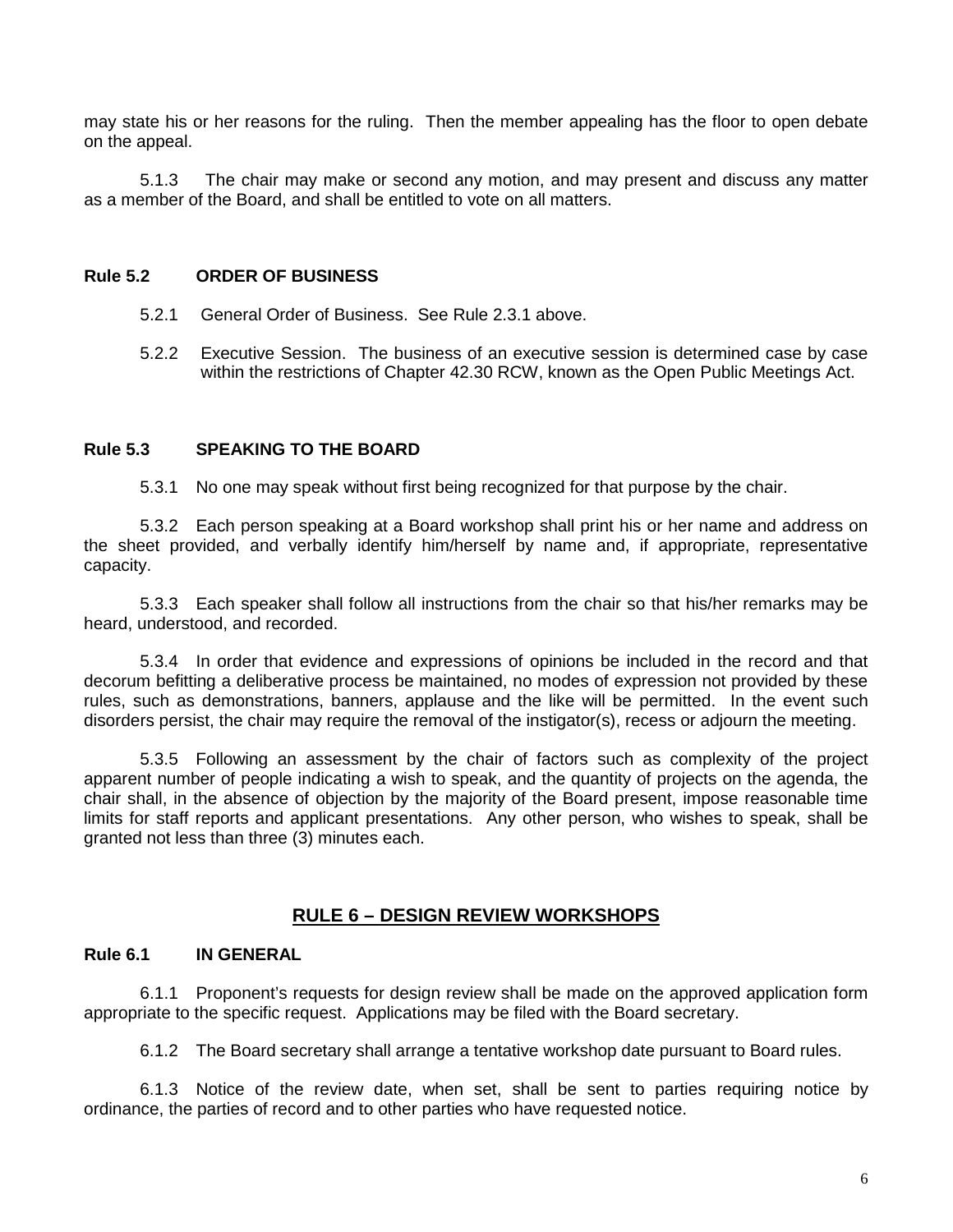6.1.4 A motion on a review item is made after the close of public comment and Board discussion. If the motion is to continue to a later date, the interested parties present shall be given opportunity to speak to the matter of the continued date. Motions to continue shall clearly state whether continued with or without further public comment, otherwise a continuation of a review shall be interpreted as anticipating additional public comment on the matter.

#### <span id="page-6-0"></span>**Rule 6.2 COMMENTS**

6.2.1 All comments to the Design Review Board shall be directed to the secretary to be appropriately entered into the public record. This includes oral, written, and email comments.

6.2.2 The Design Review Board shall accept comments as part of the workshop up to the date and time of the workshop.

6.2.3 Comments should be dated, signed and contain correspondents printed name and address.

6.2.4 If a Board member personally receives written (including email comments) information from a citizen or group regarding an upcoming agenda item, they shall immediately mail, fax or in some other manner deliver that item, or a complete copy thereof, to the Design Review Board secretary for inclusion into the record of public comment.

6.2.5 At the conclusion of a meeting, the Board may pass a motion to allow additional public comment until a specified date and time.

#### **Rule 6.3 REASONS FOR RECOMMENDATION**

6.3.1 As a matter of policy, the Board shall endeavor to have explanations of reasons occur during the discussions or debate prior to voting. When the matter is one for which a report has been made containing an explanation of reasons for recommended action, or when the motion includes a statement of reasons, it will be presumed that those members voting to recommend approval of matters set forth in the report or for the motion agree with and adopt the stated reasons in the absence of further explanation.

6.3.2 It shall be the obligation of every Board member participating in a meeting to be familiar with the facts in order to reach an informed, independent judgment. When a member discussing or voting on a matter was not present at the meeting, that member will have become familiarized with the report and record using the secretary's minutes of the meeting.

#### **Rule 6.4 WRITTEN DECISION**

6.4.1 At the conclusion of a meeting or workshop where the Board has voted upon a recommendation, the Board shall authorize the chair to prepare and sign on the Board's behalf a written recommendation that shall set forth the Board's findings, conclusions and recommendations on the matter. Any dissenting Board member may prepare a dissenting recommendation individually or together with other dissenting Board members within one week. The secretary shall assist in the preparation of the Board's written recommendation.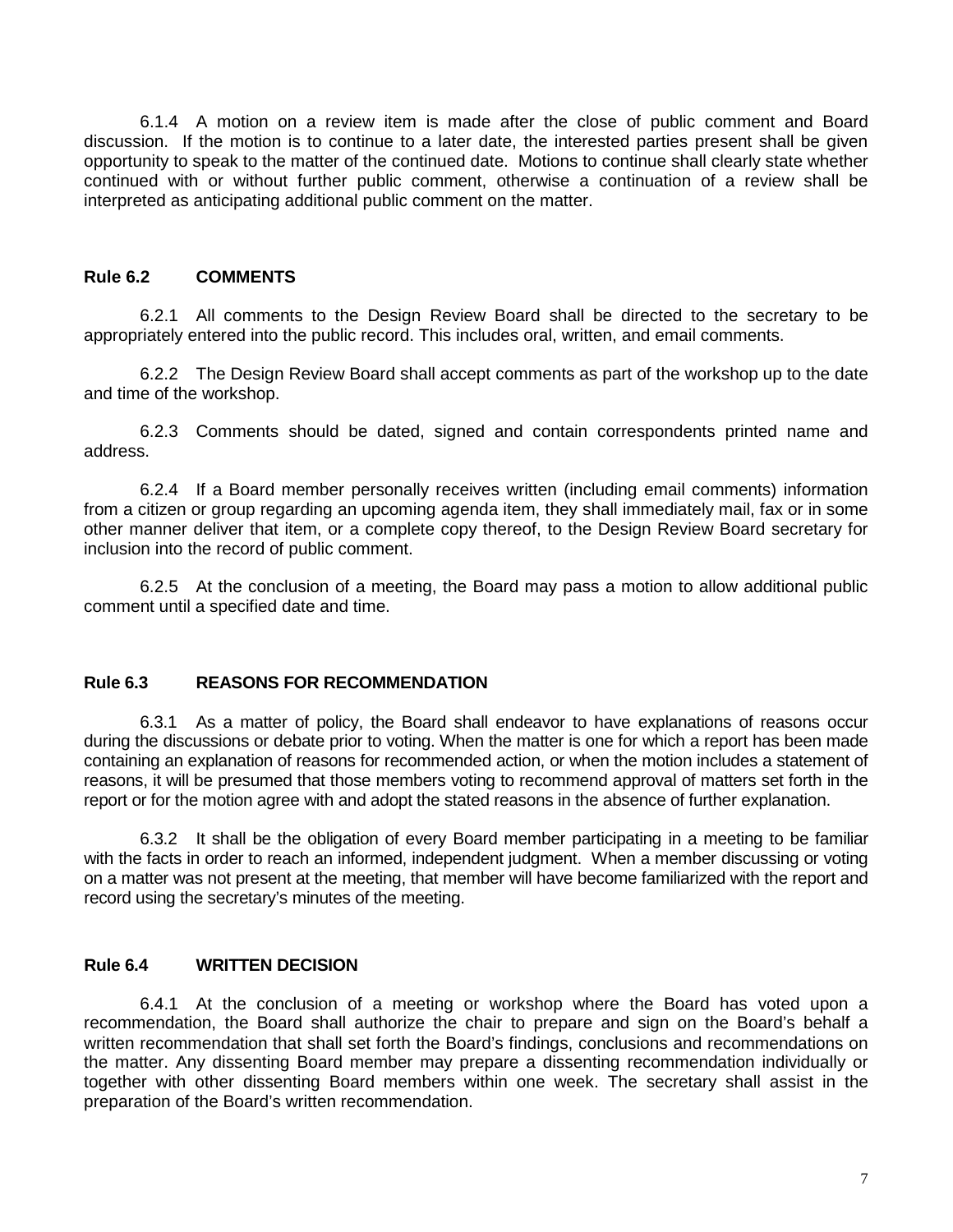6.4.2 The secretary shall distribute copies of the written decision together with any dissenting recommendations to the project applicant, decision making authority, Board members and interested parties.

## **RULE 7 - VOTING AND MOTIONS**

<span id="page-7-0"></span>7.1 All members (including the chair) are voting members. Voting shall be by voice unless a show of hands is called for by the chair. The chair shall declare whether the motion carried or failed and what the vote count was. Any Board member may explain the reasons for his/her vote as a matter of privilege. Meeting summary shall record the number of ayes and nays and the names of any members abstaining.

7.2 The secretary records the specific wording of the motion in the minutes as it was proposed before the vote.

7.3 The Board shall endeavor to give explanations of their reasons for support and nonsupport of an action during their discussion of the item or as part of the motion thereon.

7.4 Five votes shall constitute a majority vote except when less than eight members are present in which case more than half of those present shall constitute a majority vote; provided, in no case shall less than three votes constitute a majority vote.

## **RULE 8 - MEETING SUMMARY AND PUBLIC RECORD**

<span id="page-7-1"></span>8.1 The secretary shall take and prepare official summary of the meetings containing the actions of the Board and a substantive account of the proceedings. A record of the Board members present and absent shall be entered in the summary of the meeting. Summary shall be approved by the Board, signed by the secretary, and placed on public record in the office of the Board secretary.

8.2 Any documents, maps, charts or other material presented to the Board along with a copy of the Board briefing packet shall be stored in the office of the secretary and are public record.

8.3 Board meetings except retreats shall be recorded and made public record. Recordings will not normally be transcribed except by request of the Board chair, the Board secretary, City Council, the Planning Director, or the City Attorney.

8.4 Staff files of preliminary drafts, notes, recommendations and interdepartmental memorandums in which opinions are expressed or policies formulated or recommended are not public record unless filed for hearing or publicly cited by the Board in connection with its action. Factual data in such files or memorandums is public record.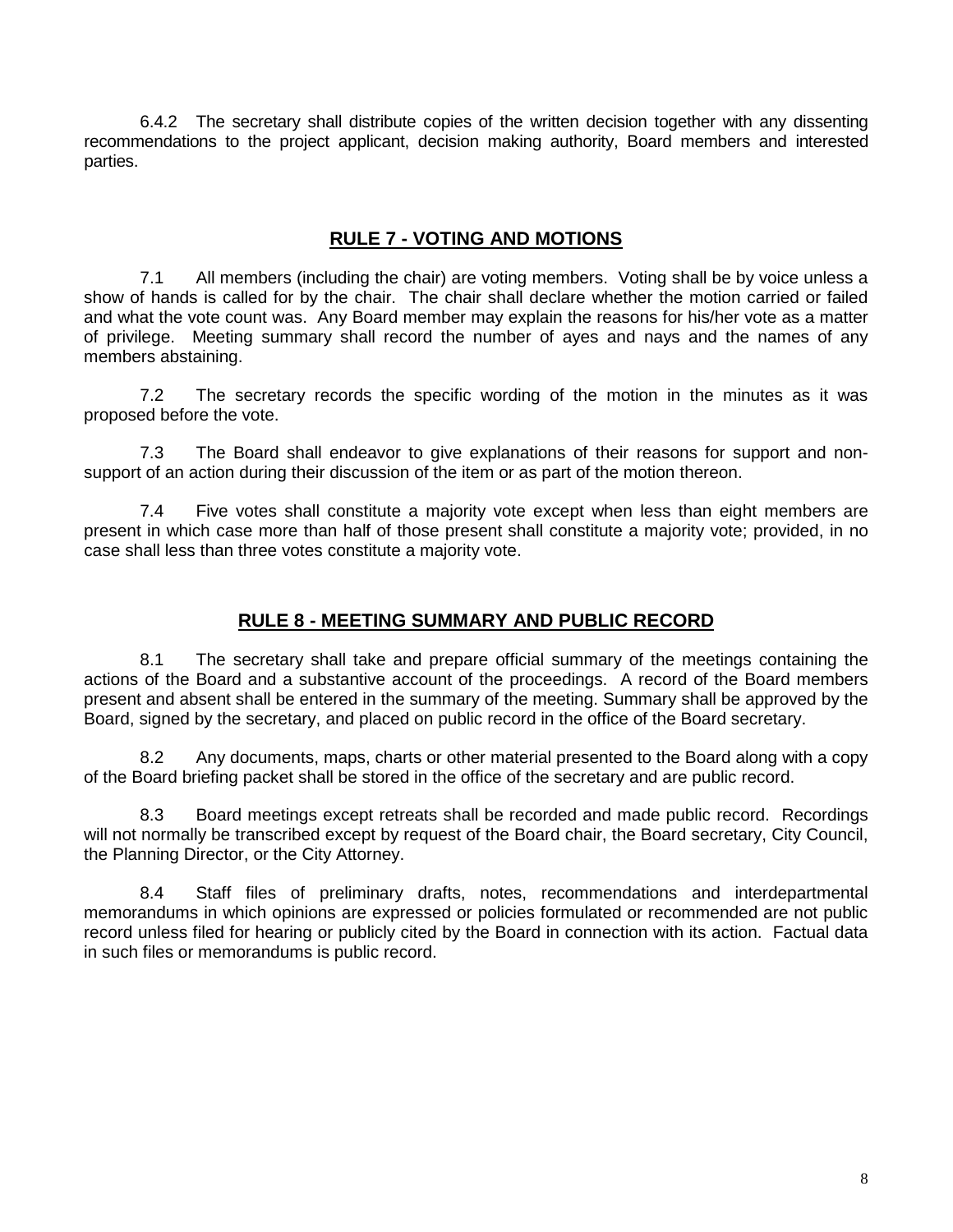## **RULE 9 - OFFICERS AND COMMITTEES**

#### <span id="page-8-1"></span><span id="page-8-0"></span>**Rule 9.1 ELECTION OF OFFICERS**

9.1.1 At the first regular meeting in January of each odd numbered year, the Board shall elect a chair and vice chair.

9.1.2 The chair and vice-chair shall hold their respective offices normally for a two-year term and until their successors are elected and qualified.

9.1.3 Officer vacancies shall be filled at the next regular meeting of the Board by election of the members. Officers elected to fill vacancies shall serve until the next regular election of officers.

9.1.4 Nominations shall be made in writing to the Board secretary, and circulated to all Board members, prior to the election meeting. Voting shall be by paper ballot. The candidate receiving a majority vote of a quorum of the Board shall be declared elected.

#### <span id="page-8-2"></span>**Rule 9.2 DUTIES OF THE CHAIRPERSON**

The duties and powers of the chair include the following:

- A. To chair meetings.
- B. To see that the purpose and functions of the Board are progressively achieved in an objective, efficient and expeditious manner.
- C. To preserve order and decorum and enforce the rules and regulations of the Board, including adjournment of any meeting where, in his/her judgment, the order is such as to prevent a proper consideration of business.
- D. To present to the Board such matters as, in his/her judgment, require attention.
- E. To represent the Board in "Administrative Review" of routine projects that are of a scale that will have minimal impact, generally comply with adopted development standards, and are of a class for which the Board has previously given guidance. Such review may be appealed to the full Board.
- F. To prescribe and change the order of business. Prior to the time of the meeting, to approve, change, cancel or reschedule to another meeting, the hearings and business to be transacted at regular and special meetings of the Board, provided the notice of business prepared by the secretary shall be deemed approved by the chair unless the chair specifically orders otherwise.
- G. To call special meetings and briefings and to announce executive sessions of the Board.
- H. To set the place, date and time of special meetings; to change the place, date or time of a regular meeting where circumstances prevent or render impractical the regular schedule.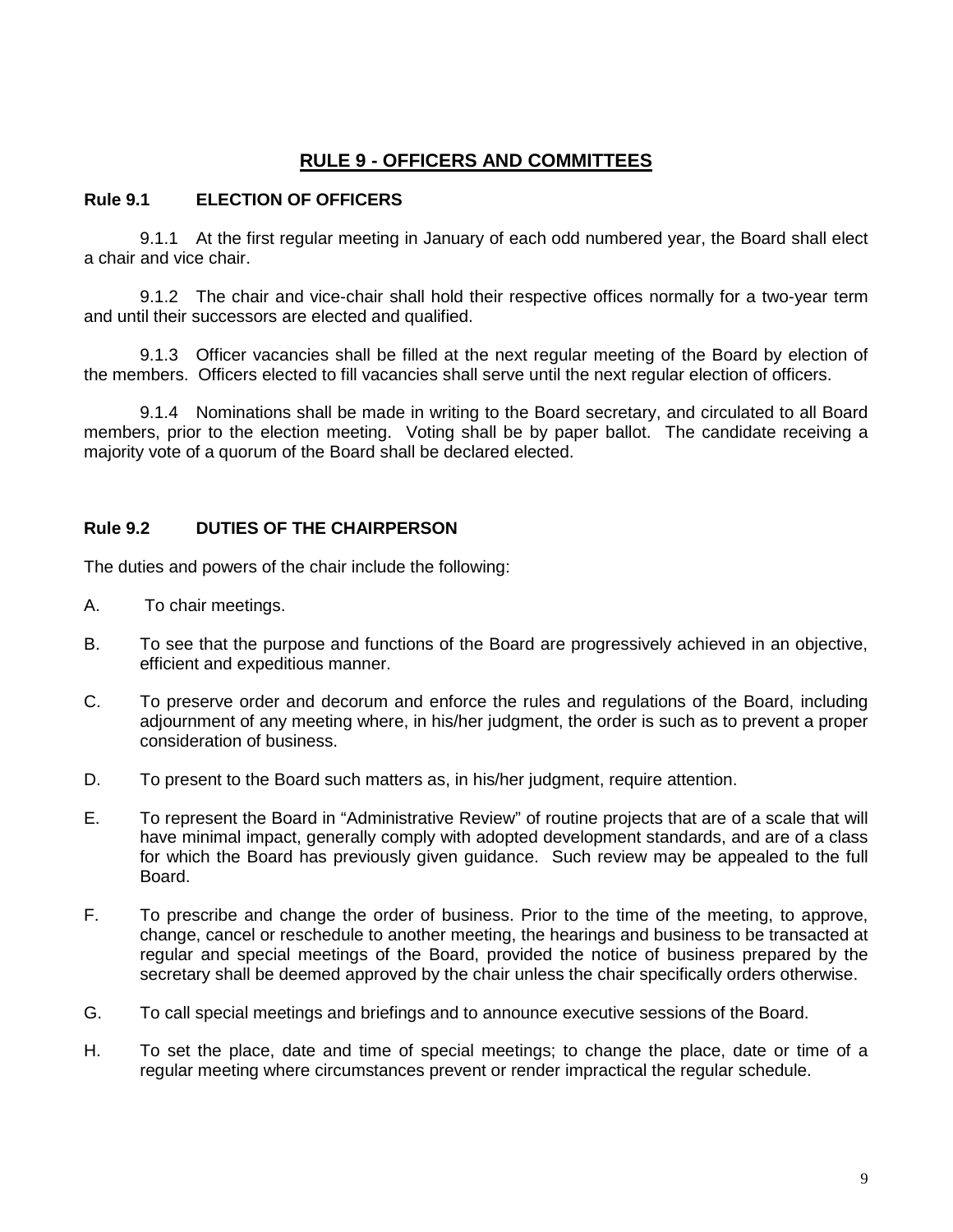- I. To prepare and sign all official recommendations or documents on behalf of the Board in accordance with and to report and explain the Board's findings. To represent the Board in correspondence, meetings and in news releases.
- J. To direct the ayes and nays to be taken in vote and entered on the record on any request before the Board and to vote on all matters.
- K. To coordinate with the secretary in identifying the Board's requirements for staff support in order to assist staff in organizing their work program.
- L. To establish sub-committees and task forces, and assign committee work and members of the committee thereto, subject to Board ratification.
- M. To delegate to the vice-chair and secretary such portions of the chair's responsibilities and authority as deemed prudent.
- N. To rule on procedure where no direct rule has been adopted by the Board. In doing so, the chair shall be guided, when possible, by *Robert's Rules of Order and Parliamentary Practice*.
- O. To forward a recommendation to, or consult with, the mayor on appointments of members to the Board.

## <span id="page-9-0"></span>**Rule 9.3 DUTIES OF THE VICE-CHAIR**

The vice-chair shall act in the absence of the chair. All the duties of the office of chair shall be assigned to the vice-chair.

#### <span id="page-9-1"></span>**Rule 9.4 DUTIES OF THE SECRETARY, THE URBAN DESIGNER III**

The duties of the secretary shall be as follows:

- A. To perform the duties required by the zoning code and these rules, and all duties property devolving upon such officer or as may be assigned by the chair or Board, including:
	- 1. Scheduling applications for review by the Board;
	- 2. Preparing a written summary of the proposal, identifying applicable comprehensive plan, design guidelines, and zoning code provisions;
	- 3. Acting as recording secretary to the Board;
	- 4. Preparing a written report of the Board's decision or recommendation for its signature;
	- 5. Representing the Board and presenting the Board's report and recommendation to the hearing examiner, plan commission, or city council.
- B. To have charge of and attend the office of the Board when the Board is not in session.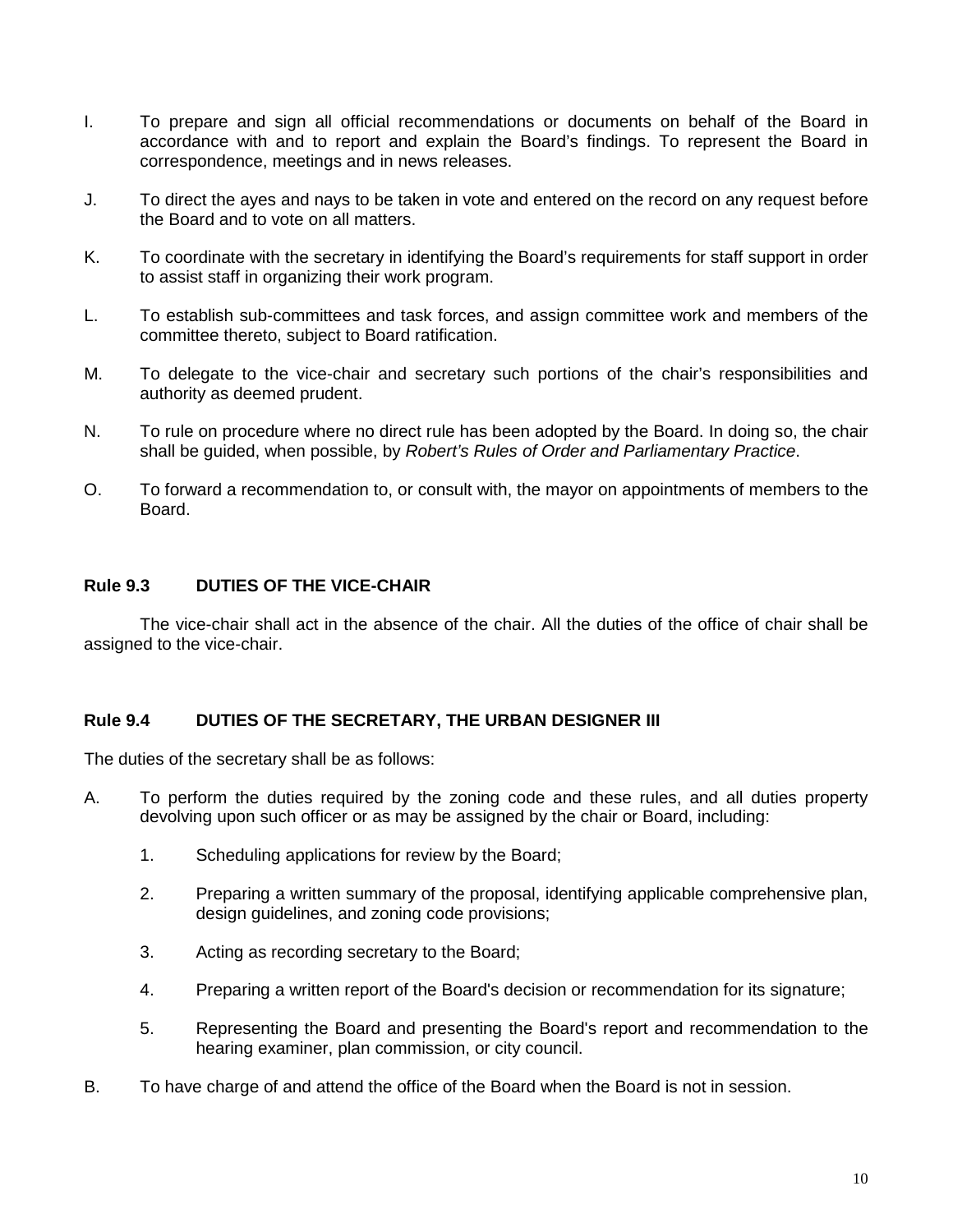- C. To attend all meetings of the Board and meetings of its sub-committees when required.
- D. To keep a true and accurate record in substance of the proceedings of the Board, and to have charge and be custodian of all Board books, documents, records, minutes and papers which properly belong to this office.
- E. The secretary shall act as the professional advisor to the Board on all design review matters and functions of the Board and participate in discussion of actions and motions before the Board and shall assure that technical recommendations bearing the Board's name are prepared in accordance with Board policy. The secretary will represent the Board on technical design review matters to the plan commission and hearing examiner. As the Board's professional advisor, the secretary is expected to keep abreast of the technical advances in urban design and to participate in professional urban design planning organizations.
- F. To handle correspondence of the Board, including responses to inquiries, providing notices of meetings and reporting findings of the Board.
- G. To assist the chair in any duties that the chair may designate or require, and to act for the chair when the chair and vice-chair are absent or unavailable.
- H. To prepare agendas and schedule business on regular Board meetings and mail a notice of a tentative agenda of business to Board members at least five (5) days in advance of the meeting. The secretary shall generally assist the chair to see that the work and meetings of the Board are carried on in an efficient, expeditious, stable, reasonable and just manner. A request to schedule time on a Board agenda for any matter which is not in sufficiently proper form for Board review may be declined. The secretary may add to or remove from the notice of tentative agenda of business. The secretary shall prepare the final agenda for regular Board meetings and arrange necessary field trips to view subjects to be considered at said meetings. All scheduling of business on Board agenda by the secretary shall be subject to the chair's approval.
- I. To notify the Mayor's Office and chair of any pending vacancy on the Board. Then organize candidate interviews including the chair, vice-chair and up to two additional members
- J. The secretary may delegate these duties to a staff representative.
- K. The secretary may adopt administrative rules and procedures not in conflict with these rules or established laws as deemed necessary to the orderly conduct of the office and administration of Board business.

#### <span id="page-10-0"></span>**Rule 9.5 COMMITTEES**

9.5.1 The chair has the authority to create temporary committees of one or more members and to appoint members to such committees and appoint committee chairs, which may be charged with such duties as examination, investigation and inquiry into one or more subjects of interest to the Board.

9.5.2 The Board may assign one or more persons to sit with and participate in the proceedings of any committee of the Board as deemed appropriate, to provide a specific expertise or viewpoint. The person will not be considered a member of the Board and will have no authority to vote.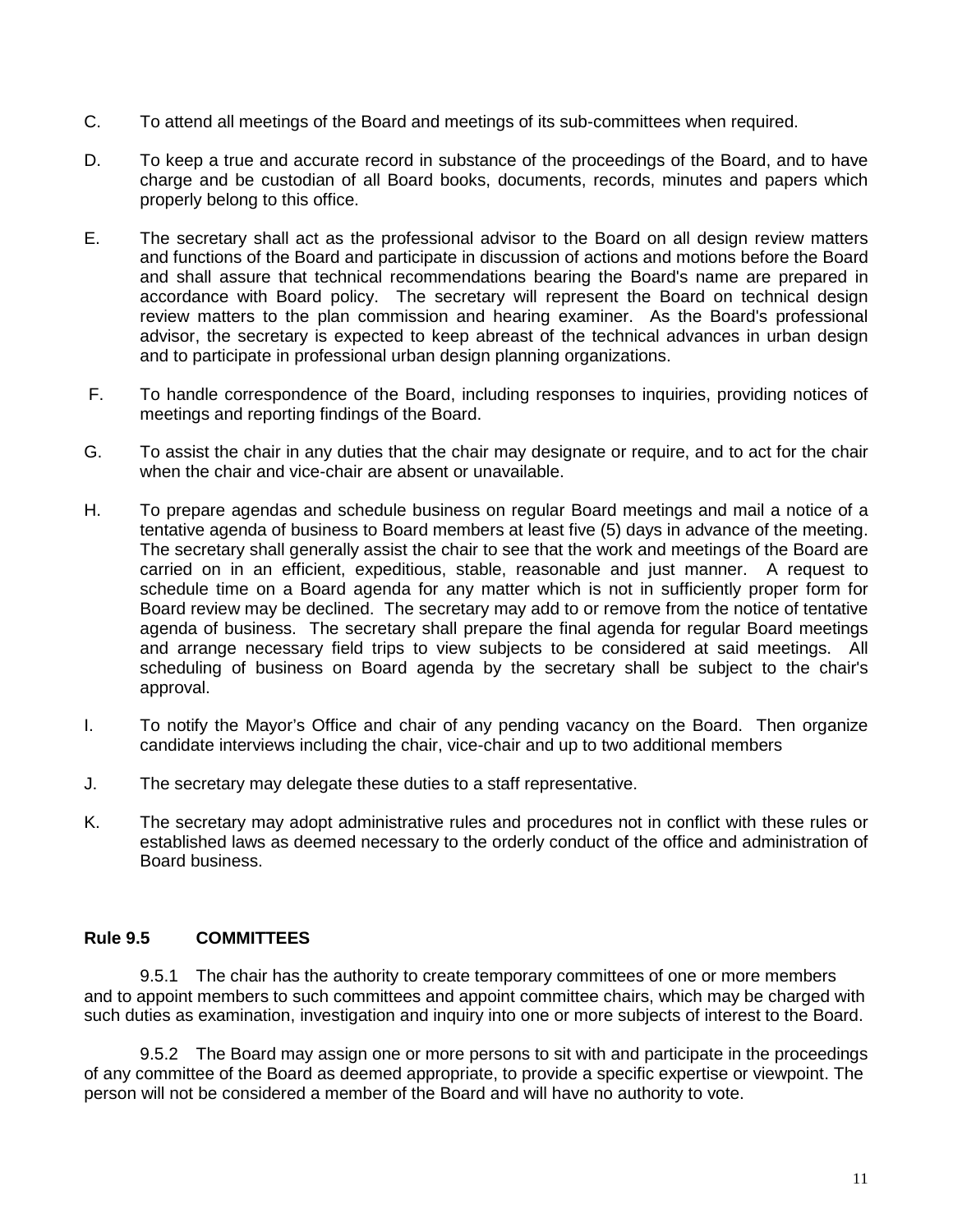9.5.3 Committees should analyze issues, receive briefings, and formulate motions and/or recommendations for the full Board to consider. Final decisions are made by the Board.

9.5.4 No temporary committee shall have the power to bind the Board to the endorsement of any project or program.

#### <span id="page-11-0"></span>**Rule 9.6 REMOVAL**

9.6.1 If any member of the Board shall be absent from meetings for three (3) consecutive meetings or more than 25% of the regularly scheduled meetings in any one year without adequate cause (of which the chair shall be the judge), the chair shall discuss these absences with the member. If the circumstances are expected to continue unimproved, the chair shall report the matter to the mayor in order that the city council may, if it desires, declare said office vacant and select a successor. Cause for the chair to excuse any absence includes sickness, personal emergency or temporary and unavoidable conflict of employment. To have an absence excused, the member shall request an excuse of the chair before or as soon as possible after the absence. The chair shall report the excused absence to the secretary. In December of each year, the secretary shall give a summary report of member attendance at meetings and excused absences to the chair.

#### <span id="page-11-1"></span>**Rule 9.7 LIAISONS**

9.7.1 Members serving as a liaison to the Community Assembly or other board or commission are voting members and shall serve to facilitate the flow of information between these bodies and the **Board** 

## **RULE 10 - CODE OF CONDUCT AND EX PARTE COMMUNICATION**

<span id="page-11-2"></span>10.1 It shall be the obligation of every Board member participating in a workshop to be familiar with the facts in order to reach an informed, independent judgment. To discuss or vote on a matter heard at a meeting from which a member was absent, said member shall have familiarized himself with the case, using the file record of the secretary's summary or the tape of the meeting.

10.2 It is the constant duty of each member to maintain and promote respect for the Board, its members, the staff and public. Likewise, the Board shall require corresponding respect from all who attend meetings.

10.3 Board members conduct themselves at meetings in a fair, understanding and gracious manner. They seek to be considerate of all individuals, attitudes and the difference of opinion involved. Board members may, with permission of the chair, direct questions for fact or clarification to persons giving testimony; however, they refrain from debating with the public or one another or from expressing their opinion on the matter while testimony is being taken. They reserve their opinions to the discussion period preparatory to voting.

10.4 While any member has a right to express personal views and opinions pursuant to our Constitutional guarantees of freedom of speech, statements purporting to represent the view or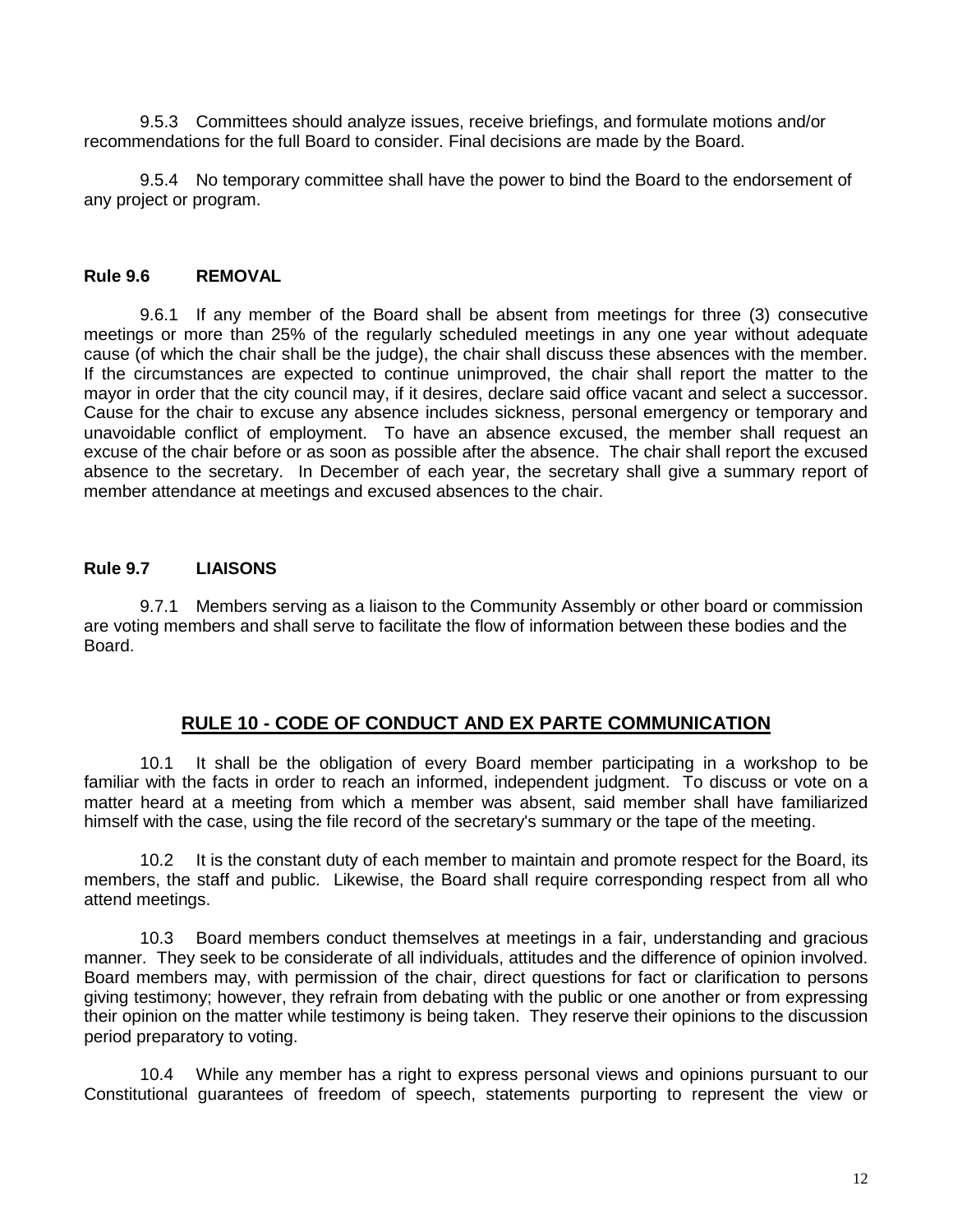pronouncements of the Board thereof shall not be made in advance of the Board's final determination of the matter, except as directed or authorized by a majority of the entire Board at any special or regular meeting or public hearing.

10.5 Board members may speak as an individual member - reflect and inform about Board positions and activities and on their own position - as long as it is clear whether such position is or is not a Board position and clearly specifying they are speaking as an individual, or as an individual Design Review Board member articulating their own views and concerns.

10.6 As a service to the Board and public, the Board's supporting department staff may counsel with the applicant in preparation of his proposal in order to make it as sound, desirable and understandable as possible, regardless of its seeming merit. The staff may also counsel with proponents and opponents, answering questions of fact on any projects scheduled for review.

<span id="page-12-0"></span>10.7 The Design Review Board desires to conduct all proceedings fairly, to create a record that includes all of the evidence upon which recommendations and decisions were made, and to prevent the appearance of undue influence on its recommendations and decisions. To this end, Design Review Board members whom experience ex-parte communication are encouraged to disclose the details of the communication at the Board meeting after the introduction of the item of which the ex-parte communication pertained.

10.8 Design Review Board members may attend meetings held by applicants with adjacent property owners, however only in the capacity of an observer. If a Design Review Board member does decide to take part in discussions at said meeting, he/she shall disclose the nature of their participation to the Design Review Board prior to participating in a workshop or discussions on a request.

10.9 Each Board member decides which invitations to public and private functions can appropriately be accepted, as a member of the Board. A member must differentiate whether a stated action or comment is solely the member's or represents the official position of the Board.

10.10 Except at public meetings of the Design Review Board, its members do not discuss the resolution of specific cases scheduled or likely to come before the Board with applicants, their representatives, proponents or opponents, or other public with direct interest. Questions of fact or clarification concerning these cases prior to hearing are normally to be addressed to the secretary's office rather than to Board members.

10.11 Board members do not engage in any profitable employment or in any personal business transaction in which the fact of membership on the Board or any knowledge of its actions unique to membership would be a qualification for such employment or a significant reason for the personal business transaction. Board members are not to benefit in any financial way due to their participation or confidential knowledge.

10.12 Board members do not accept gifts from applicants, their representative, or other persons and institutions concerned with matters which have been or might come before the Board. Well intended acceptance of such gifts could lead to misconceptions by prospective donors or the public.

10.13 A Board member shall disqualify him/herself from participating in a workshop whenever bias, interest or other influences will prevent or appear to prevent him or her from exercising fair-minded, independent judgment on the facts and established policy. Disqualifying influences include prejudgment of the issues that cannot be swayed by the facts in evidence, a partiality or personal bias for or against a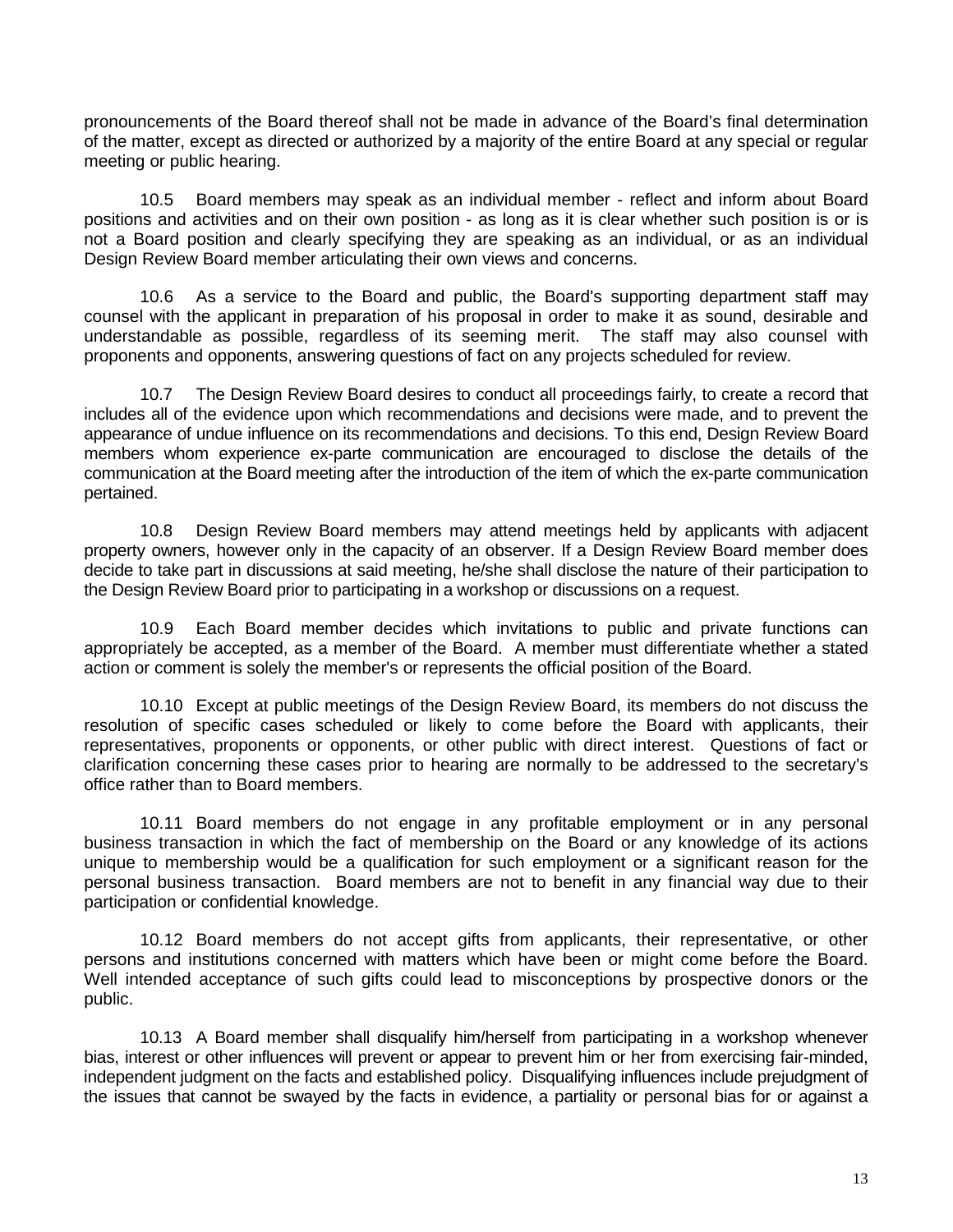party, and a personal pecuniary interest in the subject matter. Examples of disqualifying bias include a close personal, family or business relationship with a party, ownership of property the value of which might be affected by the decision and a business or personal financial situation that might be affected by the decision.

10.14 Should a Board member be aware of circumstances which might appear to disqualify him or her, he or she can either disqualify him(her)self or explain the circumstances before the hearing and let the rest of the Board, by majority vote, decide whether he or she participate. Should the Board be aware of circumstances which might appear to disqualify a member, the Board, may, by majority vote, disqualify the member.

10.15 When a Board member concludes a matter before the Board involves a conflict of interest on the member's part he/she should request permission to step down before the matter is heard, which request shall be granted by the chair, and recorded by the secretary. Where the chair considers a conflict of interest to exist, before the matter is heard, a member may be asked to request disqualification. If the member declines, the chair will request that the member confer with legal counsel from the city legal staff. If further action is still needed, this matter may be decided by a majority vote of the members, other than said Board member. In cases where no conflict of interest exists, a member may occasionally choose to abstain from voting in accordance with the member's best judgment.

10.16 When a conflict of interest exists and a member has been recused from hearing a matter, it is expected that the member will (a) at minimum leave the table and sit in the audience, (2) preferably leave the room before the matter is heard. While it is preferable that a recused member leave the room entirely, when the member is an integral part of a project team it may be necessary for the member to be in the audience and available to answer technical questions. On rare occasions, for members employed by very small firms, it may be necessary for a member to present a project to the Board. When this occurs, it's important to maintain a clear distinction in roles.

10.17 Except for submitting a written dissenting opinion as provided under these rules of procedure, no Board member shall work for the frustration or the overturn of any decision made by a majority of the Board outside the framework of the Board.

10.18 Members of the Design Review Board shall fully comply with Chapter 42.23 RCW (Code of Ethics for Municipal Officers), Chapter 42.36 (Appearance of Fairness) (to the extent applicable to Board business) and such other rules and regulations as may be adopted by the City Council (SMC Chapter 01.04 Code of Ethics) regulating the conduct of any person holding appointive office within the City.

#### **RULE 11 - RULE SUSPENSION AND AMENDMENT**

11.1 These rules, or any of them, may be suspended by a majority vote at any regular meeting.

11.2 These rules may be amended (including repeal) by a favorable vote of five (5) members of the Board at any regular meeting subsequent to a regular meeting wherein the amendment was proposed.